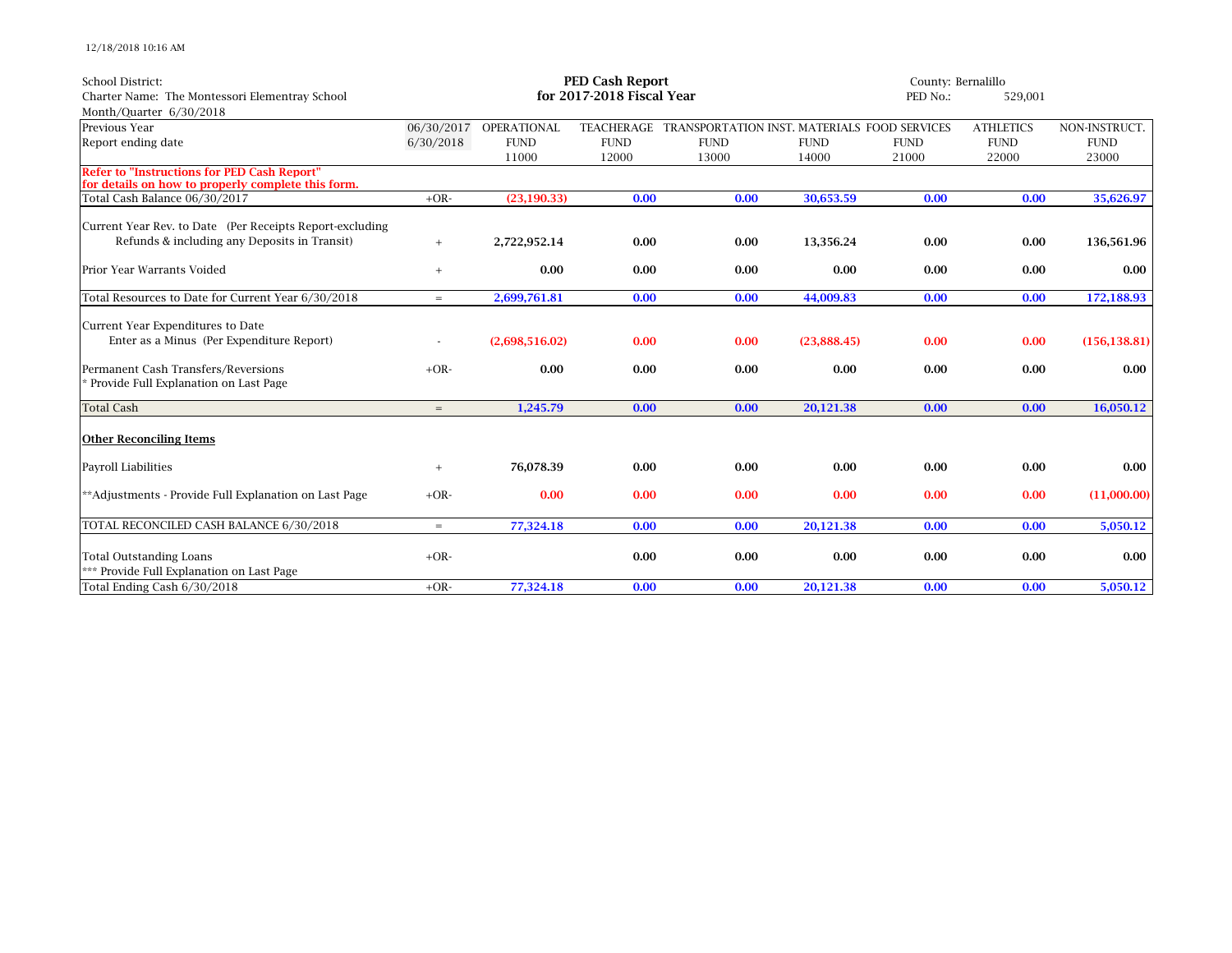12/18/2018 10:16 AM

| <b>School District:</b>                                  |                   | <b>PED Cash Report</b> |                           | County:       | Bernalillo         |               |                 |                 |
|----------------------------------------------------------|-------------------|------------------------|---------------------------|---------------|--------------------|---------------|-----------------|-----------------|
| Charter Name: The Montessori Elementray School           |                   |                        | for 2017-2018 Fiscal Year |               |                    | PED No.:      | 529,001         |                 |
| Month/Ouarter 6/30/2018                                  |                   |                        |                           |               |                    |               |                 |                 |
|                                                          |                   | <b>FEDERAL</b>         | <b>FEDERAL</b>            | <b>LOCAL</b>  | <b>STATE</b>       | <b>STATE</b>  | <b>LOCAL OR</b> | <b>BOND</b>     |
|                                                          |                   | <b>FLOWTHROUGH</b>     | <b>DIRECT</b>             | <b>GRANTS</b> | <b>FLOWTHROUGH</b> | <b>DIRECT</b> | <b>STATE</b>    | <b>BUILDING</b> |
|                                                          |                   | <b>FUND</b>            | <b>FUND</b>               | <b>FUND</b>   | <b>FUND</b>        | <b>FUND</b>   | <b>FUND</b>     | <b>FUND</b>     |
|                                                          |                   | 24000                  | 25000                     | 26000         | 27000              | 28000         | 29000           | 31100           |
|                                                          |                   |                        |                           |               |                    |               |                 |                 |
| Total Cash Balance 06/30/2017                            | $=$               | 0.00                   | 0.00                      | 0.00          | 0.00               | 0.00          | 0.00            | 0.00            |
| Current Year Rev. to Date (Per Receipts Report-excluding |                   |                        |                           |               |                    |               |                 |                 |
| Refunds & including any Deposits in Transit)             | $+$               | 74,876.22              | 0.00                      | 0.00          | 0.00               | 0.00          | 0.00            | 0.00            |
| Prior Year Warrants Voided                               | $^{+}$            | 0.00                   | 0.00                      | 0.00          | 0.00               | 0.00          | 0.00            | 0.00            |
| Total Resources to Date for Current Year 6/30/2018       | $=$               | 74,876.22              | 0.00                      | 0.00          | 0.00               | 0.00          | 0.00            | 0.00            |
| Current Year Expenditures to Date                        |                   |                        |                           |               |                    |               |                 |                 |
| Enter as a Minus (Per Expenditure Report)                |                   | (74, 876.22)           | 0.00                      | 0.00          | 0.00               | 0.00          | 0.00            | 0.00            |
| Permanent Cash Transfers/Reversions                      | $+OR-$            | 0.00                   | 0.00                      | 0.00          | 0.00               | 0.00          | 0.00            | 0.00            |
| Provide Full Explanation on Last Page                    |                   |                        |                           |               |                    |               |                 |                 |
| <b>Total Cash</b>                                        | $=$               | 0.00                   | 0.00                      | 0.00          | 0.00               | 0.00          | 0.00            | 0.00            |
| <b>Other Reconciling Items</b>                           |                   |                        |                           |               |                    |               |                 |                 |
| <b>Payroll Liabilities</b>                               | $\qquad \qquad +$ | 0.00                   | 0.00                      | 0.00          | 0.00               | 0.00          | 0.00            | 0.00            |
| **Adjustments - Provide Full Explanation on Last Page    |                   | 0.00                   | 0.00                      | 0.00          | 0.00               | 0.00          | 0.00            | 0.00            |
| TOTAL RECONCILED CASH BALANCE 6/30/2018                  | $=$               | 0.00                   | 0.00                      | 0.00          | 0.00               | 0.00          | 0.00            | 0.00            |
| <b>Total Outstanding Loans</b>                           | $+OR-$            | 0.00                   | 0.00                      | 0.00          | 0.00               | 0.00          | 0.00            | 0.00            |
| *** Provide Full Explanation on Last Page                |                   |                        |                           |               |                    |               |                 |                 |
| Total Ending Cash 6/30/2018                              | $+OR-$            | 0.00                   | 0.00                      | 0.00          | 0.00               | 0.00          | 0.00            | 0.00            |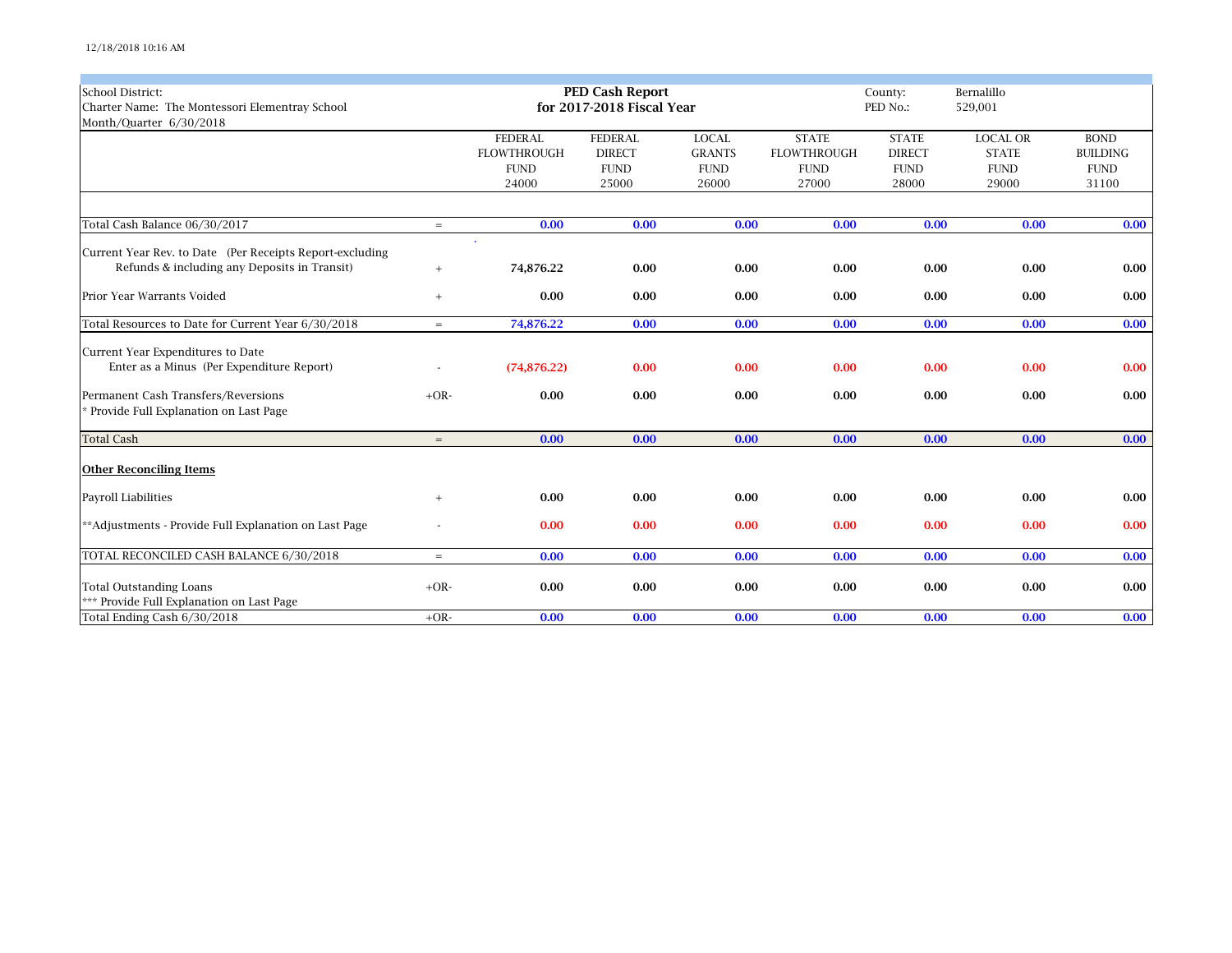| <b>School District:</b>                                  |        |                             | <b>PED Cash Report</b>    |             |                                                                                                              | County:       | Bernalillo |              |
|----------------------------------------------------------|--------|-----------------------------|---------------------------|-------------|--------------------------------------------------------------------------------------------------------------|---------------|------------|--------------|
| Charter Name: The Montessori Elementray School           |        |                             | for 2017-2018 Fiscal Year |             | PED No.:                                                                                                     | 529,001       |            |              |
| Month/Quarter 6/30/2018                                  |        |                             |                           |             |                                                                                                              |               |            |              |
|                                                          |        |                             |                           |             | PUBLIC SCHOOL SPECIAL CAPITAL SPECIAL CAPITAL SPECIAL CAPITAL CAPITAL IMPROV CAPITAL IMPROV, CAPITAL IMPROV, |               |            |              |
|                                                          |        | CAPITAL OUTLAY OUTLAY LOCAL |                           |             | OUTLAY STATE OUTLAY FEDERAL                                                                                  | <b>HB</b> 33  | SB9-STATE  | SB9-LOCAL    |
|                                                          |        | 31200                       | 31300                     | 31400       | 31500                                                                                                        | 31600         | 31700      | 31701        |
|                                                          |        |                             |                           |             |                                                                                                              |               |            |              |
| Total Cash Balance 06/30/2017                            | $=$    | 0.00                        | 0.00                      | 0.00        | 0.00                                                                                                         | 738,530.44    | 0.00       | 193,506.44   |
| Current Year Rev. to Date (Per Receipts Report-excluding |        |                             |                           |             |                                                                                                              |               |            |              |
| Refunds & including any Deposits in Transit)             | $+$    | 314,379.00                  | 0.00                      | 50,682.92   | 0.00                                                                                                         | 272,068.19    | 0.00       | 134,237.36   |
|                                                          |        |                             |                           |             |                                                                                                              |               |            |              |
| Prior Year Warrants Voided                               | $^{+}$ | 0.00                        | 0.00                      | 0.00        | 0.00                                                                                                         | 0.00          | 0.00       | 0.00         |
| Total Resources to Date for Current Year 6/30/2018       | $=$    | 314,379.00                  | 0.00                      | 50,682.92   | 0.00                                                                                                         | 1,010,598.63  | 0.00       | 327,743.80   |
|                                                          |        |                             |                           |             |                                                                                                              |               |            |              |
| Current Year Expenditures to Date                        |        |                             |                           |             |                                                                                                              |               |            |              |
| Enter as a Minus (Per Expenditure Report)                |        | (314, 379.00)               | 0.00                      | (50,682.92) | 0.00                                                                                                         | (127, 845.85) | 0.00       | (95, 483.69) |
|                                                          | $+OR-$ | 0.00                        |                           | 0.00        |                                                                                                              |               |            |              |
| Permanent Cash Transfers/Reversions                      |        |                             | 0.00                      |             | 0.00                                                                                                         | 0.00          | 0.00       | 0.00         |
| * Provide Full Explanation on Last Page                  |        |                             |                           |             |                                                                                                              |               |            |              |
| <b>Total Cash</b>                                        | $=$    | 0.00                        | 0.00                      | 0.00        | 0.00                                                                                                         | 882,752.78    | 0.00       | 232,260.11   |
|                                                          |        |                             |                           |             |                                                                                                              |               |            |              |
| <b>Other Reconciling Items</b>                           |        |                             |                           |             |                                                                                                              |               |            |              |
| Payroll Liabilities                                      | $^{+}$ | 0.00                        | 0.00                      | 0.00        | 0.00                                                                                                         | 0.00          | 0.00       | 0.00         |
|                                                          |        |                             |                           |             |                                                                                                              |               |            |              |
| **Adjustments - Provide Full Explanation on Last Page    |        | 0.00                        | 0.00                      | 0.00        | 0.00                                                                                                         | 0.00          | 0.00       | 0.00         |
|                                                          |        |                             |                           |             |                                                                                                              |               |            |              |
| TOTAL RECONCILED CASH BALANCE 6/30/2018                  | $=$    | 0.00                        | 0.00                      | 0.00        | 0.00                                                                                                         | 882,752.78    | 0.00       | 232,260.11   |
| <b>Total Outstanding Loans</b>                           | $+OR-$ | 0.00                        | 0.00                      | 0.00        | 0.00                                                                                                         | 0.00          | 0.00       | 0.00         |
| *** Provide Full Explanation on Last Page                |        |                             |                           |             |                                                                                                              |               |            |              |
| Total Ending Cash 6/30/2018                              | $+OR-$ | 0.00                        | 0.00                      | 0.00        | 0.00                                                                                                         | 882,752.78    | 0.00       | 232,260.11   |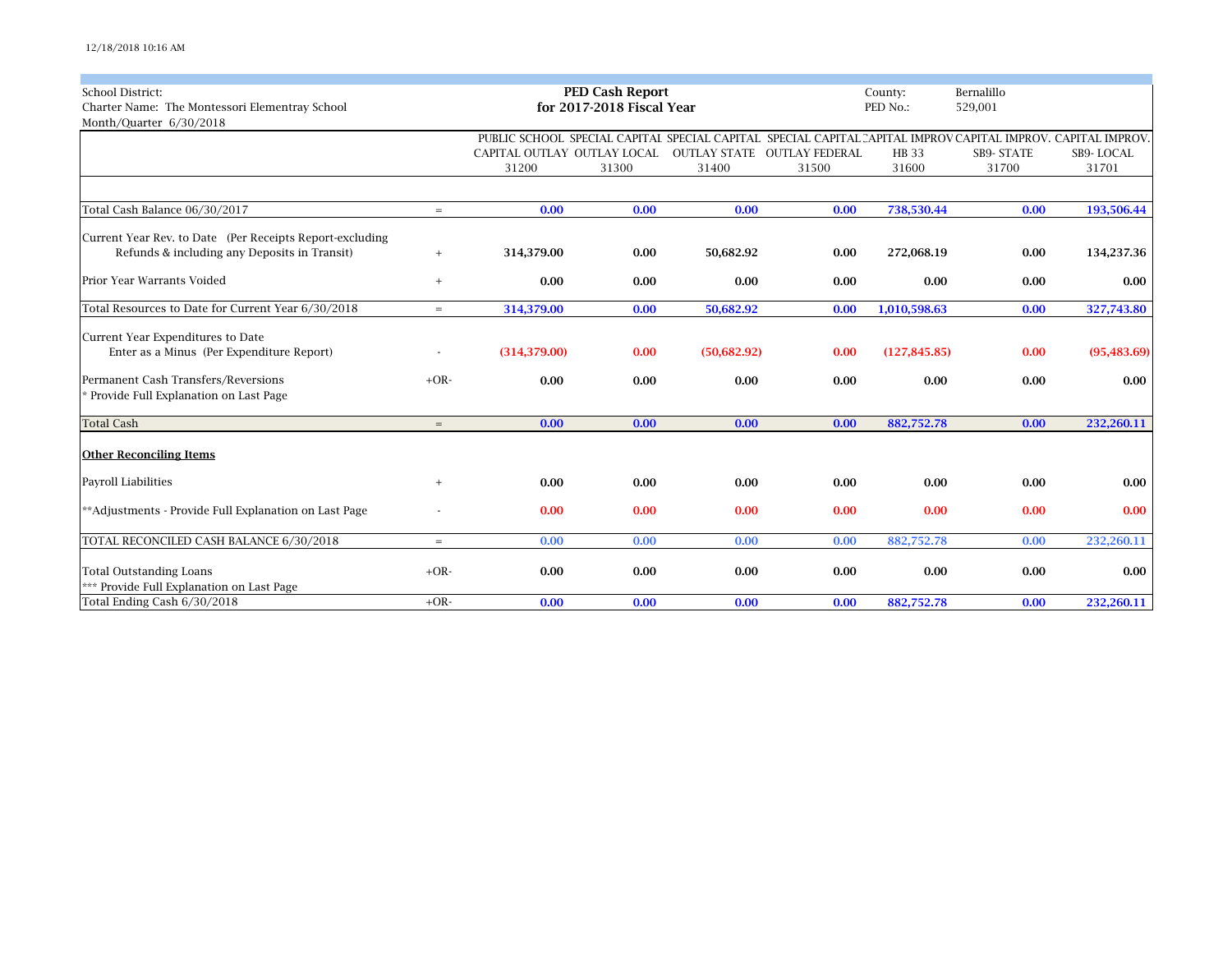| <b>School District:</b>                                  |        |                   | <b>PED Cash Report</b>    |             |                     | Bernalillo<br>County: |                     |                    |
|----------------------------------------------------------|--------|-------------------|---------------------------|-------------|---------------------|-----------------------|---------------------|--------------------|
| Charter Name: The Montessori Elementray School           |        |                   | for 2017-2018 Fiscal Year |             |                     | PED No.:              | 529,001             |                    |
| Month/Quarter 6/30/2018                                  |        |                   |                           |             |                     |                       |                     |                    |
|                                                          |        | <b>ENERGY</b>     | ED. TECH                  | PSCOC 20%   | <b>DEBT SERVICE</b> | <b>DEFERRED SICK</b>  | ED TECH DEBT        | <b>GRAND TOTAL</b> |
|                                                          |        | <b>EFFICIENCY</b> | <b>EQUIP ACT</b>          | <b>FUND</b> | <b>FUND</b>         | <b>LEAVE FUND</b>     | <b>SERVICE FUND</b> | <b>ALL FUNDS</b>   |
|                                                          |        | 31800             | 31900                     | 32100       | 41000               | 42000                 | 43000               |                    |
|                                                          |        |                   |                           |             |                     |                       |                     |                    |
| Total Cash Balance 06/30/2017                            | $=$    | 0.00              | 0.00                      | 0.00        | 0.00                | 0.00                  | 0.00                | 975,127.11         |
| Current Year Rev. to Date (Per Receipts Report-excluding |        |                   |                           |             |                     |                       |                     |                    |
| Refunds & including any Deposits in Transit)             | $^{+}$ | 0.00              | 0.00                      | 0.00        | 0.00                | 0.00                  | 0.00                | 3,719,114.03       |
| Prior Year Warrants Voided                               | $^{+}$ | 0.00              | 0.00                      | 0.00        | 0.00                | 0.00                  | 0.00                | 0.00               |
|                                                          |        |                   |                           |             |                     |                       |                     |                    |
| Total Resources to Date for Current Year 6/30/2018       | $=$    | 0.00              | 0.00                      | 0.00        | 0.00                | 0.00                  | 0.00                | 4,694,241.14       |
| Current Year Expenditures to Date                        |        |                   |                           |             |                     |                       |                     |                    |
| Enter as a Minus (Per Expenditure Report)                |        | 0.00              | 0.00                      | 0.00        | 0.00                | 0.00                  | 0.00                | (3,541,810.96)     |
| Permanent Cash Transfers/Reversions                      | $+OR-$ | 0.00              | 0.00                      | 0.00        | 0.00                | 0.00                  | 0.00                | 0.00               |
| * Provide Full Explanation on Last Page                  |        |                   |                           |             |                     |                       |                     |                    |
| <b>Total Cash</b>                                        | $=$    | 0.00              | 0.00                      | 0.00        | 0.00                | 0.00                  | 0.00                | 1,152,430.18       |
| <b>Other Reconciling Items</b>                           |        |                   |                           |             |                     |                       |                     |                    |
|                                                          |        |                   |                           |             |                     |                       |                     |                    |
| Payroll Liabilities                                      | $^{+}$ | 0.00              | 0.00                      | 0.00        | 0.00                | 0.00                  | 0.00                | 76,078.39          |
| **Adjustments - Provide Full Explanation on Last Page    |        | 0.00              | 0.00                      | 0.00        | 0.00                | 0.00                  | 0.00                | (11,000.00)        |
| TOTAL RECONCILED CASH BALANCE 6/30/2018                  | $=$    | 0.00              | 0.00                      | 0.00        | 0.00                | 0.00                  | 0.00                | 1,217,508.57       |
| <b>Total Outstanding Loans</b>                           | $+OR-$ | 0.00              | 0.00                      | 0.00        | 0.00                | 0.00                  | 0.00                | 0.00               |
| *** Provide Full Explanation on Last Page                |        |                   |                           |             |                     |                       |                     |                    |
| Total Ending Cash 6/30/2018                              | $+OR-$ | 0.00              | 0.00                      | 0.00        | 0.00                | 0.00                  | 0.00                | 1,217,508.57       |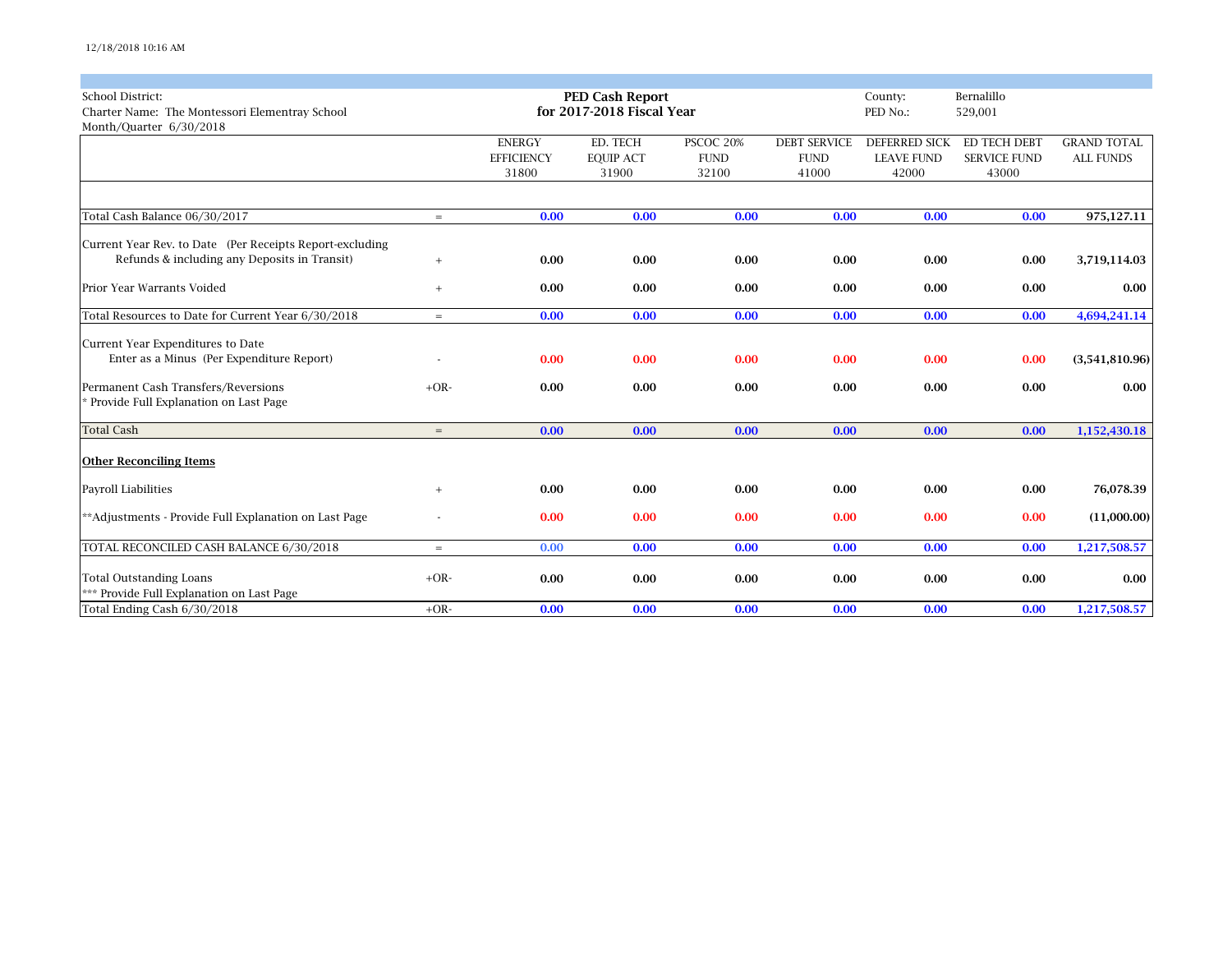## 12/18/2018 10:16 AM

| School District:<br>Charter Name: The Montessori Elementray School<br>Month/Quarter 6/30/2018 |             | <b>PED Cash Report</b><br>Bernalillo<br>COUNTY:<br>for 2017-2018 Fiscal Year<br>PED No.:<br>529001 |                    |                                       |                    |                      |                    |                   |
|-----------------------------------------------------------------------------------------------|-------------|----------------------------------------------------------------------------------------------------|--------------------|---------------------------------------|--------------------|----------------------|--------------------|-------------------|
| B                                                                                             |             | D                                                                                                  |                    |                                       | G.                 | H                    |                    |                   |
|                                                                                               |             |                                                                                                    |                    | $+OR-$                                | $+OR-$             |                      |                    | $+OR-$            |
| <b>From Bank Statements</b><br><b>Adjustments to Bank Statement.</b>                          |             |                                                                                                    |                    | <b>Adjusted Bank</b><br>Balance       | <b>Description</b> | Adjustment<br>Amount |                    |                   |
|                                                                                               |             | <b>Statement</b>                                                                                   | Overnight          | <b>Net Outstanding Items</b>          | Outstanding        |                      |                    |                   |
| <b>Account Name/Type</b>                                                                      | <b>Bank</b> | Balance                                                                                            | <b>Investments</b> | (Checks) Deposits Interbank transfers |                    |                      | From line 12 Grand | 1,217,508.57      |
|                                                                                               |             |                                                                                                    |                    |                                       |                    |                      | <b>Total All</b>   |                   |
| Checking                                                                                      |             | 1,227,979.38                                                                                       | 0.00               | (10, 470.81)                          | 0.00               | 1,217,508.57         |                    | 0.00              |
|                                                                                               |             |                                                                                                    | 0.00               | 0.00                                  | 0.00               | 0.00                 |                    | 0.00 <sub>1</sub> |
|                                                                                               |             | 0.00                                                                                               | 0.00               | 0.00                                  | 0.00               | 0.00                 |                    | 0.00              |
| Totals                                                                                        |             | 1,227,979.38                                                                                       | 0.00               | (10, 470.81)                          | 0.00               | 1,217,508.57         |                    | 1,217,508.57      |
|                                                                                               |             |                                                                                                    |                    |                                       |                    |                      |                    | 0.00              |

Please provide Page 1 of each of your Bank Statement(s).

NOTE: Total Column H must equal total Column J

## \* PERMANENT CASH TRANSFERS/REVERSIONS (LINE 6)

| Please identify all cash transfers and reversions                                        | <b>FROM</b> | <b>AMOUNT</b>                           | T <sub>O</sub> |                             |  |  |  |  |  |
|------------------------------------------------------------------------------------------|-------------|-----------------------------------------|----------------|-----------------------------|--|--|--|--|--|
| per school district general ledger. Enter the name or fund                               | <b>FUND</b> | <b>FROM</b>                             | <b>FUND</b>    | <b>Explicit Explanation</b> |  |  |  |  |  |
| number on the FROM FUND and TO FUND columns.                                             |             |                                         |                |                             |  |  |  |  |  |
| Please list each transaction separately.                                                 |             | 0.00                                    |                |                             |  |  |  |  |  |
|                                                                                          |             | 0.00                                    |                |                             |  |  |  |  |  |
|                                                                                          | 0.00        |                                         |                |                             |  |  |  |  |  |
|                                                                                          |             | ** OTHER RECONCILING ITEMS (LINE 8 & 9) |                |                             |  |  |  |  |  |
| Please identify all reconciling adjustments                                              | <b>FROM</b> | <b>AMOUNT</b>                           | T <sub>O</sub> |                             |  |  |  |  |  |
| per school district general ledger. Enter the name or fund                               | <b>FUND</b> | <b>FROM</b>                             | <b>FUND</b>    | <b>Explicit Explanation</b> |  |  |  |  |  |
| number on the FROM FUND and TO FUND columns.<br>Please list each transaction separately. |             |                                         |                |                             |  |  |  |  |  |
|                                                                                          |             |                                         |                |                             |  |  |  |  |  |
|                                                                                          |             | (11,000.00)                             |                | 23000 Prior year adjustment |  |  |  |  |  |
|                                                                                          |             | *** TOTAL OUTSTANDING LOANS (LINE 11)   |                |                             |  |  |  |  |  |
| Please identify all outstanding loans                                                    | <b>FROM</b> | <b>AMOUNT</b>                           | TO             |                             |  |  |  |  |  |
| per school district general ledger. Enter the name or fund                               | <b>FUND</b> | <b>FROM</b>                             | <b>FUND</b>    | <b>Explicit Explanation</b> |  |  |  |  |  |
| number on the FROM FUND and TO FUND columns.                                             |             |                                         |                |                             |  |  |  |  |  |
| Please list each transaction separately.                                                 |             | 0.00                                    |                |                             |  |  |  |  |  |

I, hereby, certify that the information contained in this cash report reconciles to the General Ledger.